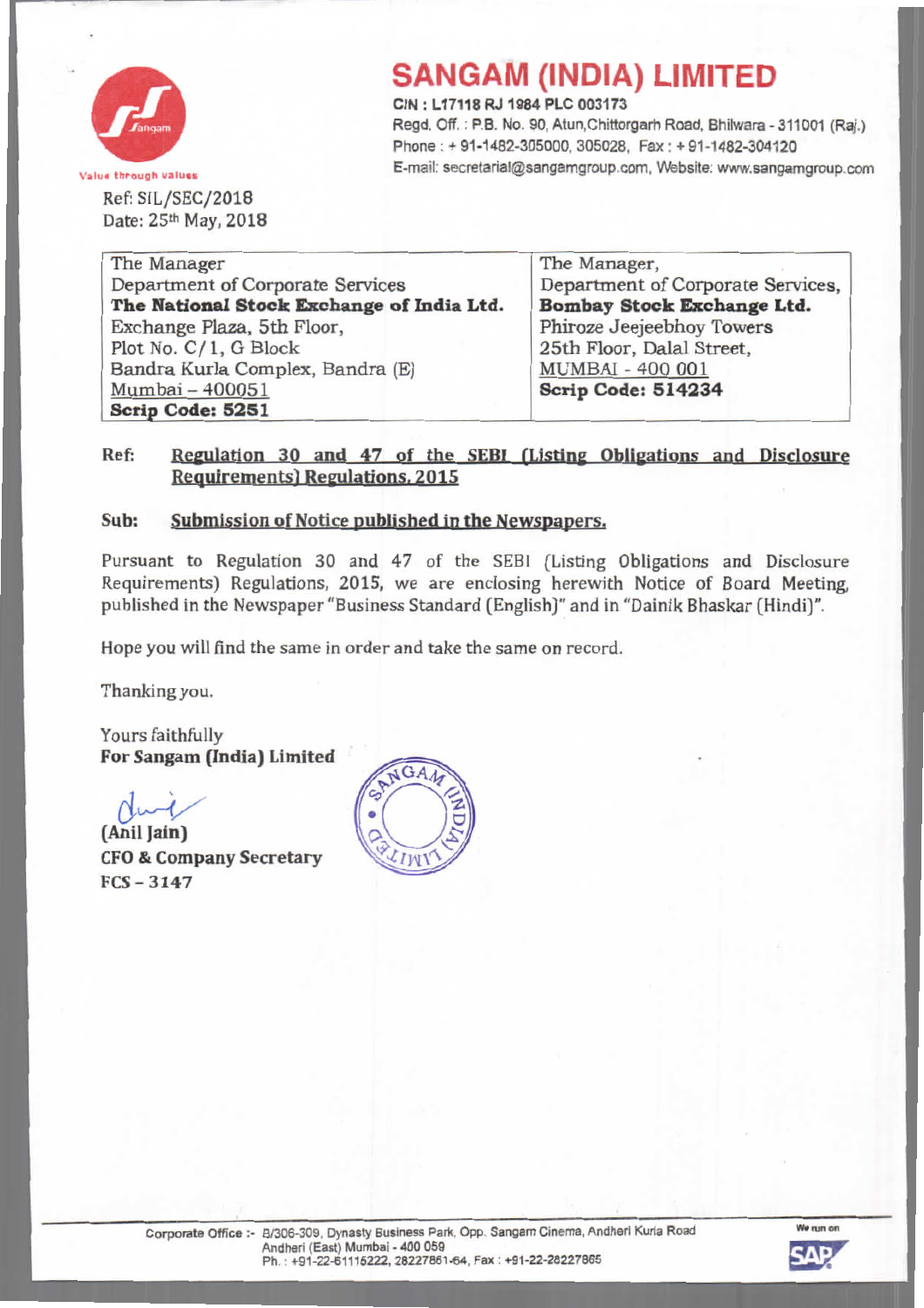### MUMBAI | THURSDAY, 24 MAY 2018 Business Standard



Get the Journa

## THE WALL STREET JOURNAL **Read ambitiously**

h.

**Business Standard** Insight Out